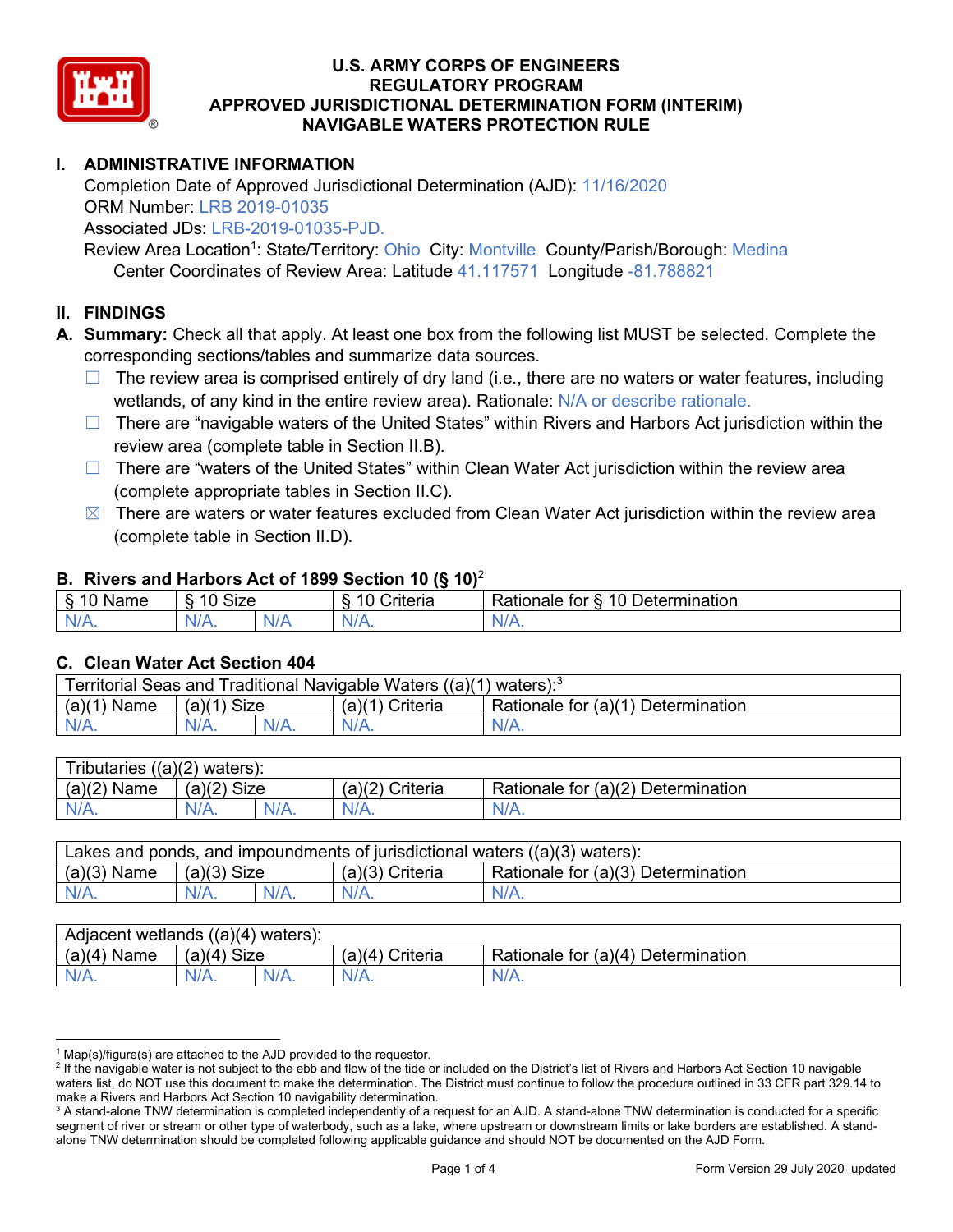

# **D. Excluded Waters or Features**

| Excluded waters $((b)(1) - (b)(12))$ : <sup>4</sup> |                       |                  |                        |                                                                                                |  |  |
|-----------------------------------------------------|-----------------------|------------------|------------------------|------------------------------------------------------------------------------------------------|--|--|
| <b>Exclusion Name</b>                               | <b>Exclusion Size</b> |                  | Exclusion <sup>5</sup> | Rationale for Exclusion Determination                                                          |  |  |
| <b>Stream 5</b>                                     | 1485.4                | linear           | (b)(3) Ephemeral       | This stream was observed to be ephemeral                                                       |  |  |
|                                                     |                       | feet             | feature, including     | stream channel. This is based on a combination                                                 |  |  |
|                                                     |                       |                  | an ephemeral           | of the following - channel size, lack of flow,                                                 |  |  |
|                                                     |                       |                  | stream, swale,         | watershed size, and absence of groundwater.                                                    |  |  |
|                                                     |                       |                  | gully, rill, or pool.  | The channel was approximately between 1-2                                                      |  |  |
|                                                     |                       |                  |                        | feet in width, which can be evidence of                                                        |  |  |
|                                                     |                       |                  |                        | infrequent flow. There was no observed flow nor                                                |  |  |
|                                                     |                       |                  |                        | standing pools (see Typical Year Assessment                                                    |  |  |
|                                                     |                       |                  |                        | below)). Additionally, it was determined that the                                              |  |  |
|                                                     |                       |                  |                        | entire watershed size for this stream is                                                       |  |  |
|                                                     |                       |                  |                        | approximately 2-3 acres in size; so, unless                                                    |  |  |
|                                                     |                       |                  |                        | groundwater is present there is an insufficient                                                |  |  |
|                                                     |                       |                  |                        | amount of precipitation to make the stream                                                     |  |  |
|                                                     |                       |                  |                        | intermittent or perennial. While onsite, Corps                                                 |  |  |
|                                                     |                       |                  |                        | staff walked the length of the stream channel                                                  |  |  |
|                                                     |                       |                  |                        | looking for evidence of groundwater influence -                                                |  |  |
|                                                     |                       |                  |                        | there were no observed seeps or springs. In<br>addition, vegetation (i.e. skunk cabbage, royal |  |  |
|                                                     |                       |                  |                        | fern) that are most commonly observed in areas                                                 |  |  |
|                                                     |                       |                  |                        | of groundwater influence were not observed                                                     |  |  |
|                                                     |                       |                  |                        | onsite nor were oxidized rhizospheres observed                                                 |  |  |
|                                                     |                       |                  |                        | on vegetation present within the channels.                                                     |  |  |
|                                                     |                       |                  |                        | Therefore, it was determined there is no                                                       |  |  |
|                                                     |                       |                  |                        | groundwater influence and hydrology is strictly                                                |  |  |
|                                                     |                       |                  |                        | from precipitation. In addition, to confirm onsite                                             |  |  |
|                                                     |                       |                  |                        | observations the Seville, OH 7.5 min USGS                                                      |  |  |
|                                                     |                       |                  |                        | Quad was reviewed to determine                                                                 |  |  |
|                                                     |                       |                  |                        | presence/absence of onsite stream channels.                                                    |  |  |
|                                                     |                       |                  |                        | The USGS quad does not identify any stream                                                     |  |  |
|                                                     |                       |                  |                        | channels onsite corresponding to the location of                                               |  |  |
|                                                     |                       |                  |                        | this stream. Thus, based on the above, it was                                                  |  |  |
|                                                     |                       |                  |                        | determined that the Stream 5 is an excluded                                                    |  |  |
|                                                     |                       |                  |                        | ephemeral stream.                                                                              |  |  |
| <b>Wetland H</b>                                    | 0.57                  | $\text{acre}(s)$ | $(b)(1)$ Non-          | Onsite observations indicate that the Wetland H                                                |  |  |
|                                                     |                       |                  | adjacent wetland.      | is a non-adjacent b(1) water. This wetland does                                                |  |  |
|                                                     |                       |                  |                        | not meet any of the four criteria that would make                                              |  |  |
|                                                     |                       |                  |                        | an (a)(4) adjacent water subject to jurisdiction                                               |  |  |
|                                                     |                       |                  |                        | under Section 404 of the Clean Water Act. This                                                 |  |  |
|                                                     |                       |                  |                        | wetland was circumnavigated during the site                                                    |  |  |
|                                                     |                       |                  |                        | visit. The only defined stream connecting this                                                 |  |  |
|                                                     |                       |                  |                        | wetland to the downstream a(1) water is Stream                                                 |  |  |
|                                                     |                       |                  |                        | 5, an excluded b(3) water (see above). Thus, it                                                |  |  |

<sup>4</sup> Some excluded waters, such as (b)(2) and (b)(4), may not be specifically identified on the AJD form unless a requestor specifically asks a Corps district to do so. Corps districts may, in case-by-case instances, choose to identify some or all of these waters within the review area.  $5$  Because of the broad nature of the (b)(1) exclusion and in an effort to collect data on specific types of waters that would be covered by the (b)(1)

exclusion, four sub-categories of (b)(1) exclusions were administratively created for the purposes of the AJD Form. These four sub-categories are not new exclusions, but are simply administrative distinctions and remain (b)(1) exclusions as defined by the NWPR.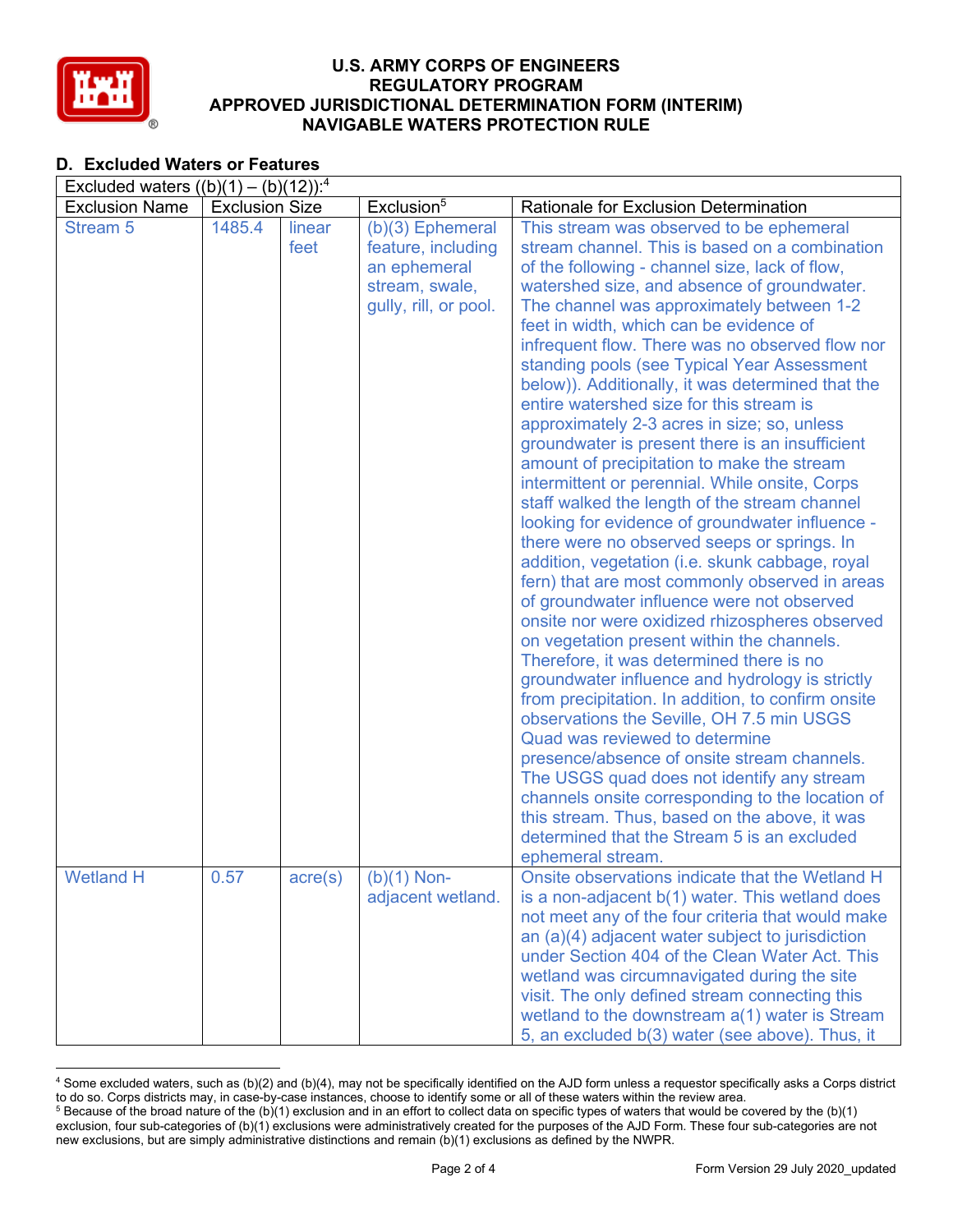

| Excluded waters $((b)(1) - (b)(12))$ : <sup>4</sup> |                       |  |                        |                                                                 |  |  |
|-----------------------------------------------------|-----------------------|--|------------------------|-----------------------------------------------------------------|--|--|
| <b>Exclusion Name</b>                               | <b>Exclusion Size</b> |  | Exclusion <sup>5</sup> | <b>Rationale for Exclusion Determination</b>                    |  |  |
|                                                     |                       |  |                        | has been determined that Wetland H is a b(1)<br>excluded water. |  |  |

# **III. SUPPORTING INFORMATION**

- **A. Select/enter all resources** that were used to aid in this determination and attach data/maps to this document and/or references/citations in the administrative record, as appropriate.
	- $\Box$  Information submitted by, or on behalf of, the applicant/consultant: Title(s) and date(s) This information is sufficient for purposes of this AJD. Rationale: N/A.
	- $\Box$  Data sheets prepared by the Corps: Title(s) and/or date(s).
	- ☐ Photographs: Select. Title(s) and/or date(s).
	- $\boxtimes$  Corps site visit(s) conducted on: September 11, 2019
	- ☒ Previous Jurisdictional Determinations (AJDs or PJDs): LRB-2019-01035-PJD, Dated November 6, 2019
	- ☒ Antecedent Precipitation Tool: *provide detailed discussion in Section III.B*.
	- ☐ USDA NRCS Soil Survey: Title(s) and/or date(s).
	- $\Box$  USFWS NWI maps: Title(s) and/or date(s).
	- ☒ USGS topographic maps: Seville, OH 7.5 min

| Data Source (select)              | Name and/or date and other relevant information |
|-----------------------------------|-------------------------------------------------|
| <b>USGS Sources</b>               | N/A                                             |
| <b>USDA Sources</b>               | $N/A$ .                                         |
| <b>NOAA Sources</b>               | $N/A$ .                                         |
| <b>USACE Sources</b>              | $N/A$ .                                         |
| <b>State/Local/Tribal Sources</b> | $N/A$ .                                         |
| <b>Other Sources</b>              | $N/A$ .                                         |

### **Other data sources used to aid in this determination:**

**B. Typical year assessment(s):** The subject parcel's latitude/longitude was entered into the Antecedent Precipitation Tool (APT) which was used to determine average precipitation, total precipitation over the 90 days preceding the Corps' site visit, and whether the site visit was conducted under dry, normal or wet conditions. The APT pulled precipitation data from the nearest eight weather stations – Wooster Wayne Co AP, Medina 0.8 ENE, Medina 7.6 ENE, Medina 1.5 NW, Chippewa Lake, Akron, Marshallville 1 SSW, and Akron Fulton Intl AP. The APT shows that normal precipitation at the location of the site is between the 30th (2.4") and 70th (4.5") percentiles. The APT indicates that 0-30 days prior to the visit precipitation was 1.7" which is below the 30th percentile. Thirty to 60 days prior the APT indicates that precipitation was 6.8" which is also above the 70th percentile and 60 to 90 days prior precipitation was 5.6" which is also above the 70th percentile. Therefore, one month prior to the site visit rainfall was below normal precipitation, and two to three months prior to the date of the site visit precipitation was considered to be above normal for that time of year.

The APT, using a weighted approach, indicates that the site visit was conducted during a period of normal precipitation.